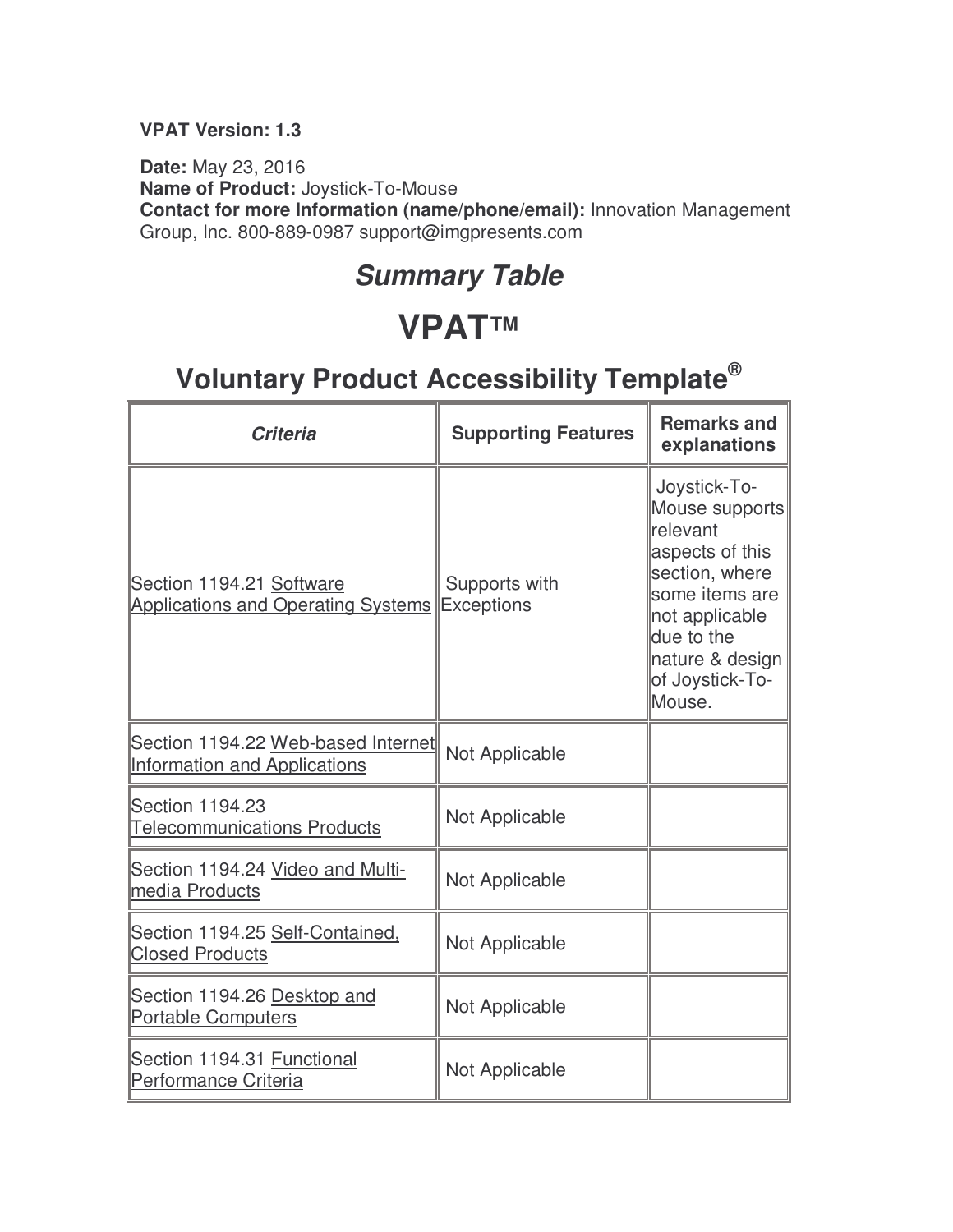| Section 1194.41 Information,<br>Documentation and Support | Supports with<br>Exceptions |  |
|-----------------------------------------------------------|-----------------------------|--|

Τ

 Some support services limited end-users of Joystick-To-Mouse

Return to the top of the page.

# **Section 1194.21 Software Applications and Operating Systems – Detail VPAT™**

| <b>Criteria</b>                                                                                                                                                                                                                                                                                                                                                                                                                                                                                                             | <b>Supporting Features</b> | <b>Remarks and</b><br>explanations                                                                                                                                                                          |
|-----------------------------------------------------------------------------------------------------------------------------------------------------------------------------------------------------------------------------------------------------------------------------------------------------------------------------------------------------------------------------------------------------------------------------------------------------------------------------------------------------------------------------|----------------------------|-------------------------------------------------------------------------------------------------------------------------------------------------------------------------------------------------------------|
| $(a)$ When software is designed to<br>run on a system that has a<br>keyboard, product functions shall be<br>executable from a keyboard where<br>the function itself or the result of<br>performing a function can be<br>discerned textually.                                                                                                                                                                                                                                                                                | Not Applicable             | Joystick-To-<br>Mouse is<br>lenhancement<br>for pointing<br>device for users<br>that cannot or<br>have difficulty<br>using a physical<br>mouse. There<br>are no options<br>for keyboard<br>control.         |
| (b) Applications shall not disrupt or<br>disable activated features of other<br>products that are identified as<br>accessibility features, where those<br>features are developed and<br>documented according to industry<br>standards. Applications also shall<br>not disrupt or disable activated<br>features of any operating system<br>that are identified as accessibility<br>features where the application<br>programming interface for those<br>accessibility features has been<br>documented by the manufacturer of | <b>Supports</b>            | Joystick-To-<br>Mouse adds<br>ladditional<br>capabilities,<br>does not<br>remove/conflict<br>with existing<br>features. Virtual<br>input same as<br>input from<br>external mouse<br>or physical<br>keyboard |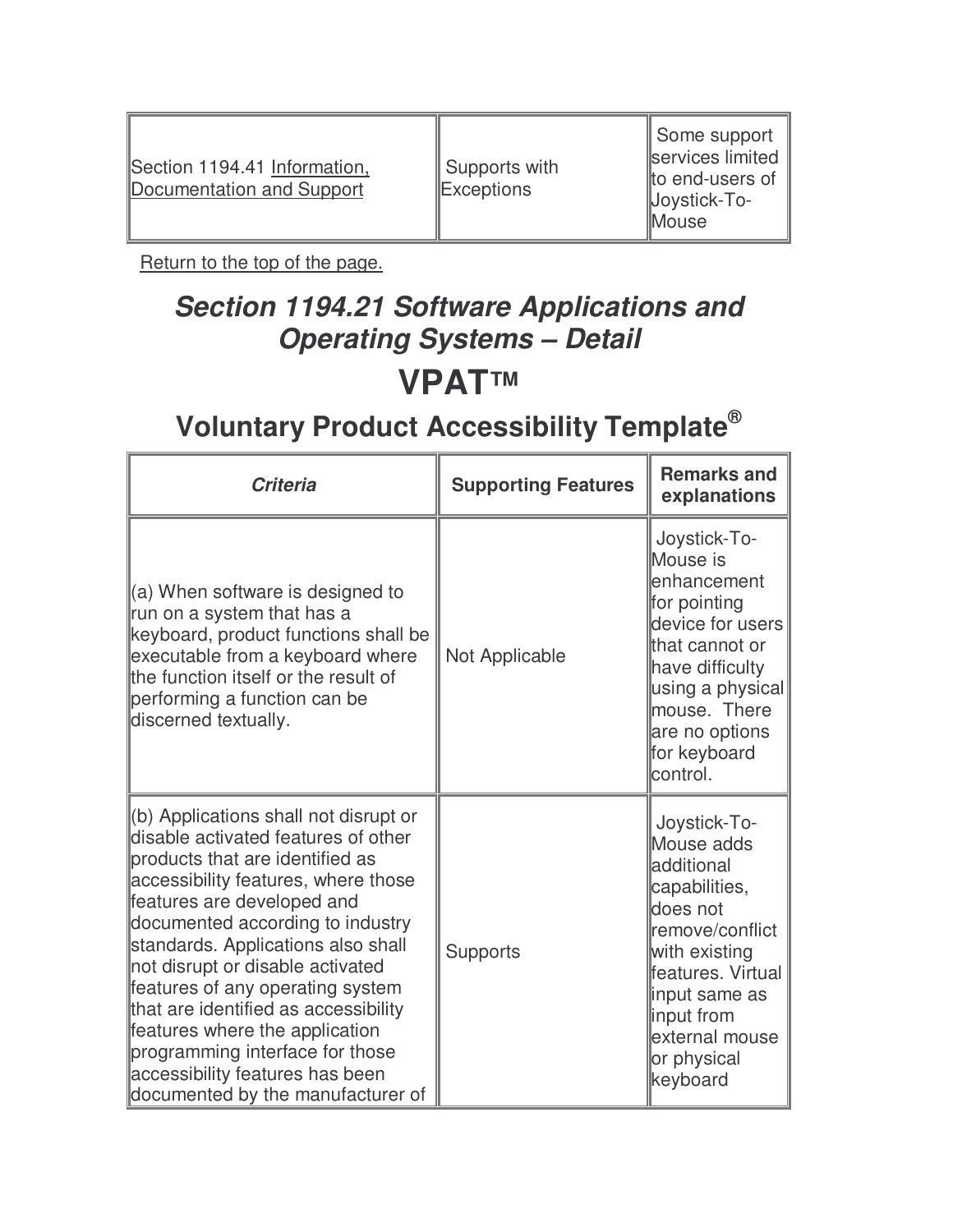| the operating system and is<br>available to the product developer.                                                                                                                                                                                                                                          |                                    |                                                                                                                                                                                                                                  |
|-------------------------------------------------------------------------------------------------------------------------------------------------------------------------------------------------------------------------------------------------------------------------------------------------------------|------------------------------------|----------------------------------------------------------------------------------------------------------------------------------------------------------------------------------------------------------------------------------|
| (c) A well-defined on-screen<br>indication of the current focus shall<br>be provided that moves among<br>interactive interface elements as the<br>input focus changes. The focus shall<br>be programmatically exposed so<br>that Assistive Technology can track<br>focus and focus changes.                 | <b>Supports</b>                    | Joystick-To-<br>Mouse<br>preserves<br>current input<br>focus                                                                                                                                                                     |
| (d) Sufficient information about a<br>user interface element including the<br>identity, operation and state of the<br>element shall be available to<br>Assistive Technology. When an<br>image represents a program<br>element, the information conveyed<br>by the image must also be available<br>lin text. | Supports with<br><b>Exceptions</b> | Certain button<br><b>functions</b><br>provide<br>interactive<br>mode changes,<br>direct action/re-<br>action results<br>not textually<br>defined.<br>Joystick-To-<br>Mouse not<br>meant for<br>severely<br>visually<br>impaired. |
| (e) When bitmap images are used to<br>identify controls, status indicators, or<br>other programmatic elements, the<br>meaning assigned to those images<br>shall be consistent throughout an<br>application's performance.                                                                                   | <b>Supports</b>                    | Joystick-To-<br>Mouse uses<br>fixed images for<br>all applicable<br>features                                                                                                                                                     |
| (f) Textual information shall be<br>provided through operating system<br>functions for displaying text. The<br>minimum information that shall be<br>made available is text content, text<br>input caret location, and text<br>attributes.                                                                   | <b>Supports</b>                    | When<br>applicable,<br>Joystick-To-<br>Mouse uses<br>operating<br>system<br>functions for<br>ltext                                                                                                                               |
| (g) Applications shall not override<br>user selected contrast and color                                                                                                                                                                                                                                     | <b>Supports</b>                    | Joystick-To-<br>Mouse does not                                                                                                                                                                                                   |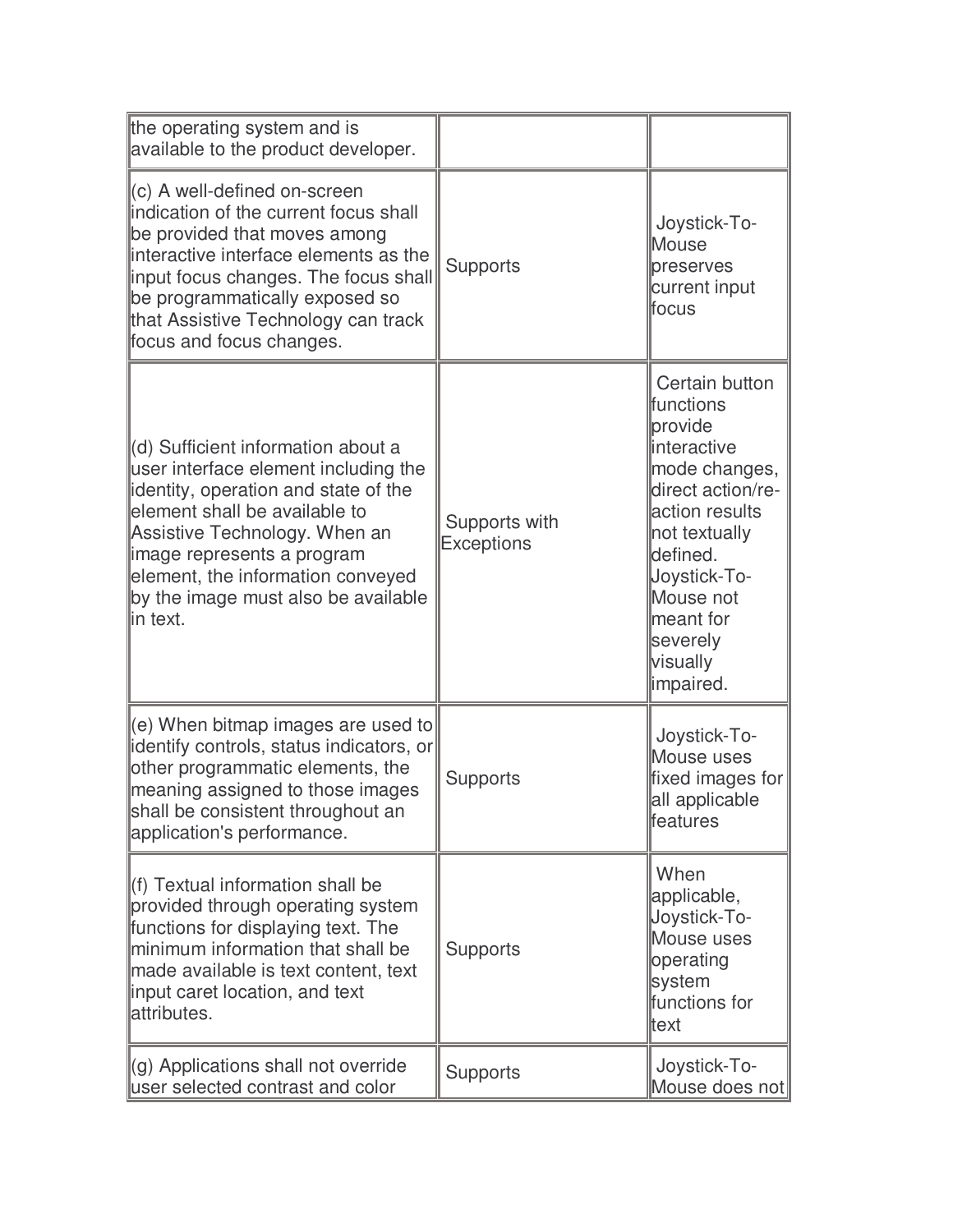| selections and other individual<br>display attributes.                                                                                                                                                                                                           |                 | interact with<br>these types of<br>attributes                                                             |
|------------------------------------------------------------------------------------------------------------------------------------------------------------------------------------------------------------------------------------------------------------------|-----------------|-----------------------------------------------------------------------------------------------------------|
| $\ $ (h) When animation is displayed, the<br>information shall be displayable in at<br>least one non-animated presentation<br>mode at the option of the user.                                                                                                    | <b>Supports</b> | Joystick-To-<br>Mouse does not<br>use animation                                                           |
| l(i) Color coding shall not be used as<br>the only means of conveying<br>information, indicating an action,<br>prompting a response, or<br>distinguishing a visual element.                                                                                      | <b>Supports</b> | Joystick-To-<br>Mouse does not<br>require color<br>coding, colors<br>are used only if<br>helpful to users |
| $\ $ (i) When a product permits a user to<br>adjust color and contrast settings, a<br>variety of color selections capable of<br>producing a range of contrast levels<br>shall be provided.                                                                       | <b>Supports</b> | Joystick-To-<br>Mouse supports<br>all colors or<br>operating<br>system settings                           |
| $\parallel$ (k) Software shall not use flashing or<br>blinking text, objects, or other<br>elements having a flash or blink<br>frequency greater than 2 Hz and<br>lower than 55 Hz.                                                                               | <b>Supports</b> | Joystick-To-<br>Mouse does not<br>use flashing or<br>blinking                                             |
| (I) When electronic forms are used,<br>the form shall allow people using<br>Assistive Technology to access the<br>information, field elements, and<br>functionality required for completion<br>and submission of the form,<br>including all directions and cues. | Not applicable  | Joystick-To-<br>Mouse does not<br>luse forms                                                              |

### **Section 1194.22 Web-based Internet information**

### **and applications – Detail**

# **VPAT™**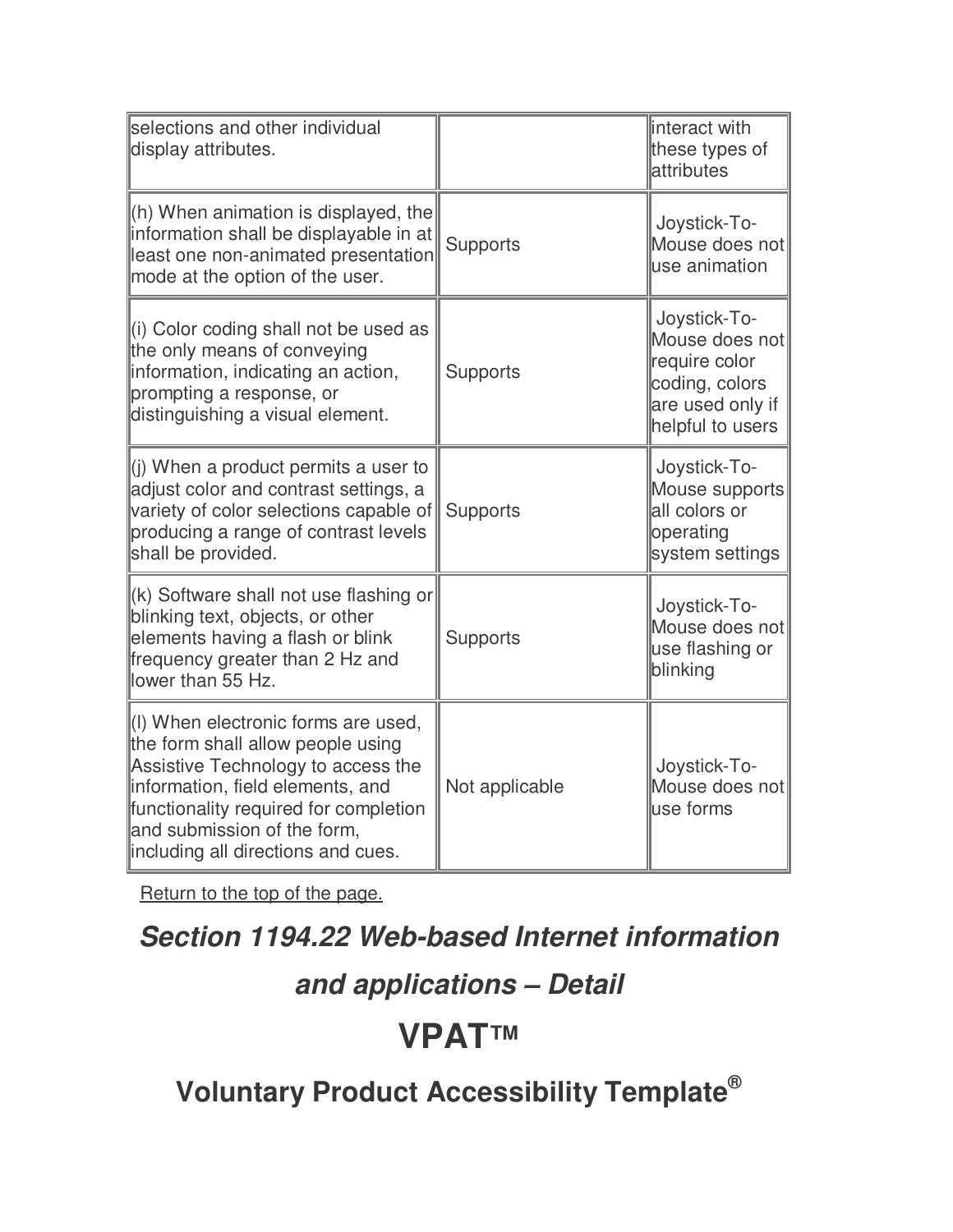| <b>Criteria</b>                                                                                                                                                          | <b>Supporting Features</b> | <b>Remarks and</b><br>explanations     |
|--------------------------------------------------------------------------------------------------------------------------------------------------------------------------|----------------------------|----------------------------------------|
| (a) A text equivalent for every non-<br>text element shall be provided (e.g.,<br>via "alt", "longdesc", or in element<br>content).                                       | Not applicable             | Joystick-To-<br>Mouse not web<br>based |
| (b) Equivalent alternatives for any<br>multimedia presentation shall be<br>synchronized with the presentation.                                                           | Not applicable             | Joystick-To-<br>Mouse not web<br>based |
| (c) Web pages shall be designed so<br>that all information conveyed with<br>color is also available without color,<br>for example from context or markup.                | Not applicable             | Joystick-To-<br>Mouse not web<br>based |
| (d) Documents shall be organized so<br>they are readable without requiring<br>an associated style sheet.                                                                 | Not applicable             | Joystick-To-<br>Mouse not web<br>based |
| (e) Redundant text links shall be<br>provided for each active region of a<br>server-side image map.                                                                      | Not applicable             | Joystick-To-<br>Mouse not web<br>based |
| (f) Client-side image maps shall be<br>provided instead of server-side<br>image maps except where the<br>regions cannot be defined with an<br>available geometric shape. | Not applicable             | Joystick-To-<br>Mouse not web<br>based |
| $(q)$ Row and column headers shall<br>be identified for data tables.                                                                                                     | Not applicable             | Joystick-To-<br>Mouse not web<br>based |
| (h) Markup shall be used to<br>associate data cells and header<br>cells for data tables that have two or<br>more logical levels of row or column<br>headers.             | Not applicable             | Joystick-To-<br>Mouse not web<br>based |
| $\parallel$ (i) Frames shall be titled with text<br>that facilitates frame identification<br>and navigation                                                              | Not applicable             | Joystick-To-<br>Mouse not web<br>based |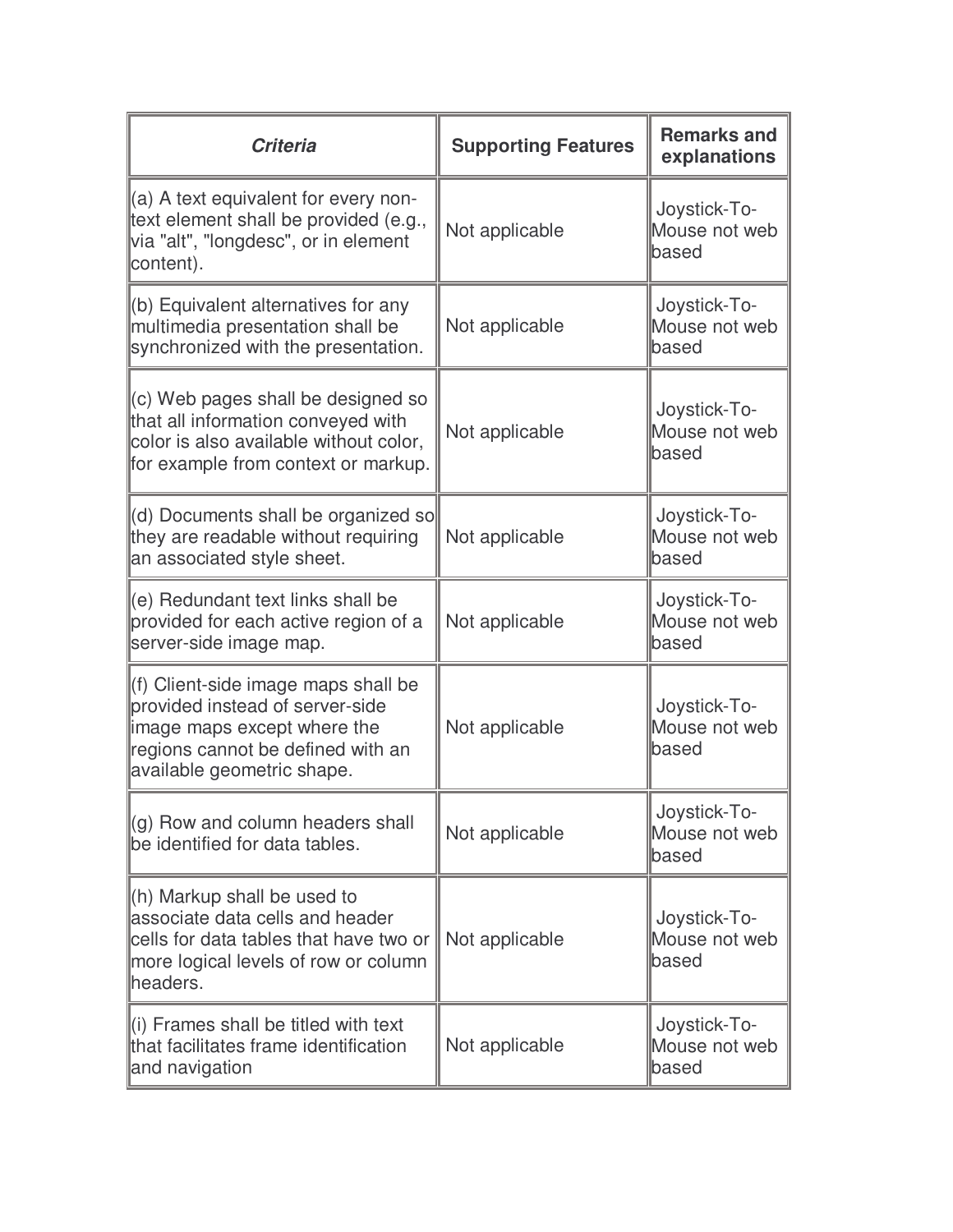| $\parallel$ (i) Pages shall be designed to avoid<br>causing the screen to flicker with a<br>frequency greater than 2 Hz and<br>lower than 55 Hz.                                                                                                                                                                                     | Not applicable | Joystick-To-<br>Mouse not web<br>based |
|--------------------------------------------------------------------------------------------------------------------------------------------------------------------------------------------------------------------------------------------------------------------------------------------------------------------------------------|----------------|----------------------------------------|
| $\parallel$ (k) A text-only page, with equivalent<br>information or functionality, shall be<br>provided to make a web site comply<br>with the provisions of this part, when<br>compliance cannot be accomplished<br>in any other way. The content of the<br>text-only page shall be updated<br>whenever the primary page<br>changes. | Not applicable | Joystick-To-<br>Mouse not web<br>based |
| (I) When pages utilize scripting<br>languages to display content, or to<br>create interface elements, the<br>information provided by the script<br>shall be identified with functional text<br>that can be read by Assistive<br>Technology.                                                                                          | Not applicable | Joystick-To-<br>Mouse not web<br>based |
| (m) When a web page requires that<br>an applet, plug-in or other<br>application be present on the client<br>system to interpret page content, the<br>page must provide a link to a plug-in<br>or applet that complies with<br>$§1194.21(a)$ through (I).                                                                             | Not applicable | Joystick-To-<br>Mouse not web<br>based |
| $\ $ (n) When electronic forms are<br>designed to be completed on-line,<br>the form shall allow people using<br>Assistive Technology to access the<br>information, field elements, and<br>functionality required for completion<br>and submission of the form,<br>including all directions and cues.                                 | Not applicable | Joystick-To-<br>Mouse not web<br>based |
| $(0)$ A method shall be provided that<br>permits users to skip repetitive<br>navigation links.                                                                                                                                                                                                                                       | Not applicable | Joystick-To-<br>Mouse not web<br>based |
| $(p)$ When a timed response is<br>required, the user shall be alerted                                                                                                                                                                                                                                                                | Not applicable | Joystick-To-<br>Mouse not web          |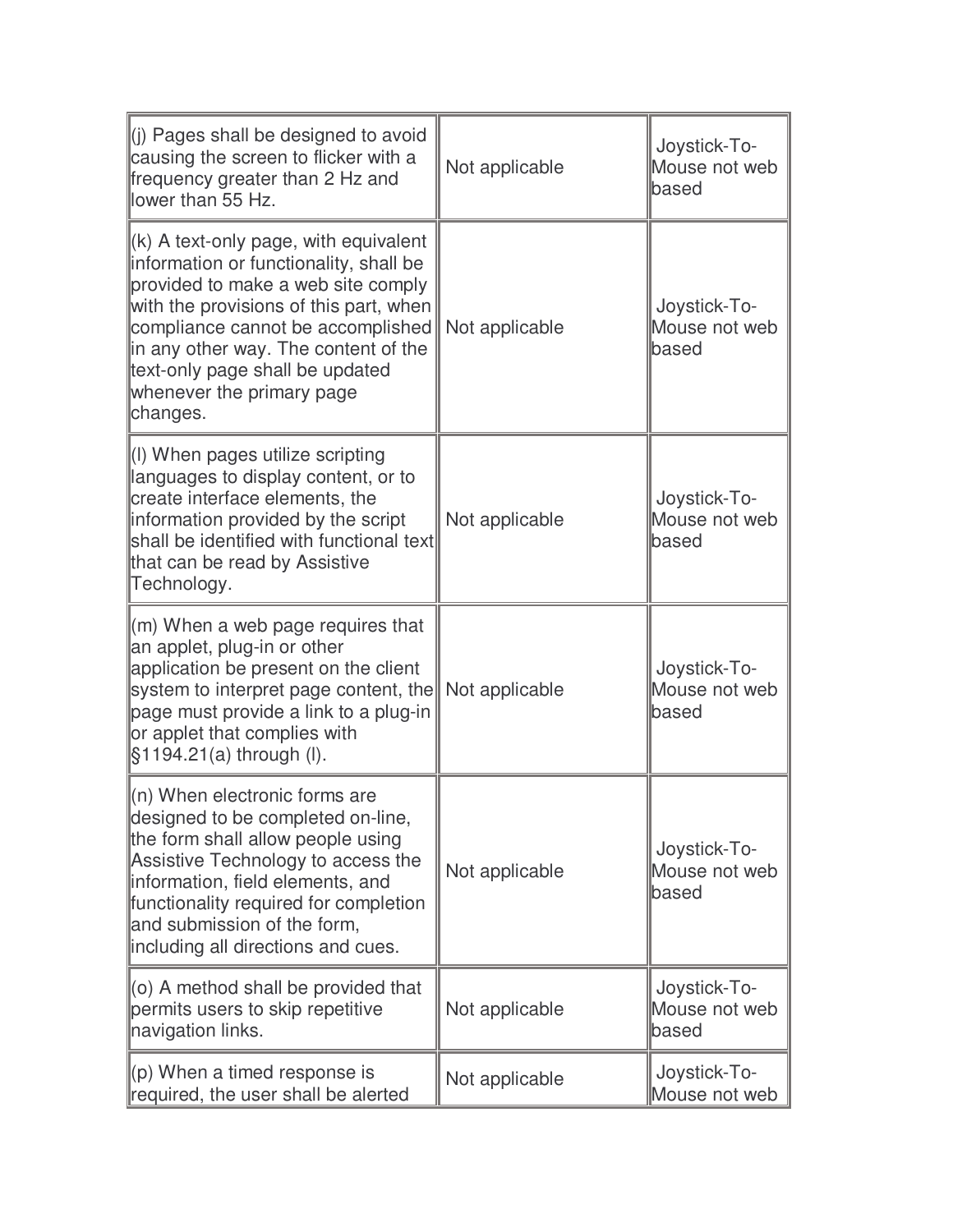and given sufficient time to indicate more time is required.

Note to 1194.22: The Board interprets paragraphs (a) through (k) of this section as consistent with the following priority 1 Checkpoints of the Web Content Accessibility Guidelines 1.0 (WCAG 1.0) (May 5 1999) published by the Web Accessibility Initiative of the World Wide Web Consortium: Paragraph (a) - 1.1, (b) - 1.4, (c) - 2.1, (d) - 6.1, (e) - 1.2, (f) - 9.1, (g) - 5.1, (h) - 5.2, (i) - 12.1, (j) - 7.1, (k) - 11.4.

based

Return to the top of the page.

#### **Section 1194.23 Telecommunications Products –**

#### **Detail**

### **VPAT™**

| <b>Criteria</b>                                                                                                                                                                                                                                                                                                                                                        | <b>Supporting Features</b> | <b>Remarks and</b><br>explanations         |
|------------------------------------------------------------------------------------------------------------------------------------------------------------------------------------------------------------------------------------------------------------------------------------------------------------------------------------------------------------------------|----------------------------|--------------------------------------------|
| (a) Telecommunications products or<br>systems which provide a function<br>allowing voice communication and<br>which do not themselves provide a<br><b>TTY</b> functionality shall provide a<br>standard non-acoustic connection<br>point for TTYs. Microphones shall be<br>capable of being turned on and off to<br>allow the user to intermix speech<br>with TTY use. | Not applicable             | Not applicable<br>to Joystick-To-<br>Mouse |
| (b) Telecommunications products<br>which include voice communication<br>functionality shall support all<br>commonly used cross-manufacturer<br>non-proprietary standard TTY signal<br>protocols.                                                                                                                                                                       | Not applicable             | Not applicable<br>to Joystick-To-<br>Mouse |
| (c) Voice mail, auto-attendant, and<br>interactive voice response<br>telecommunications systems shall<br>be usable by TTY users with their                                                                                                                                                                                                                             | Not applicable             | Not applicable<br>to Joystick-To-<br>Mouse |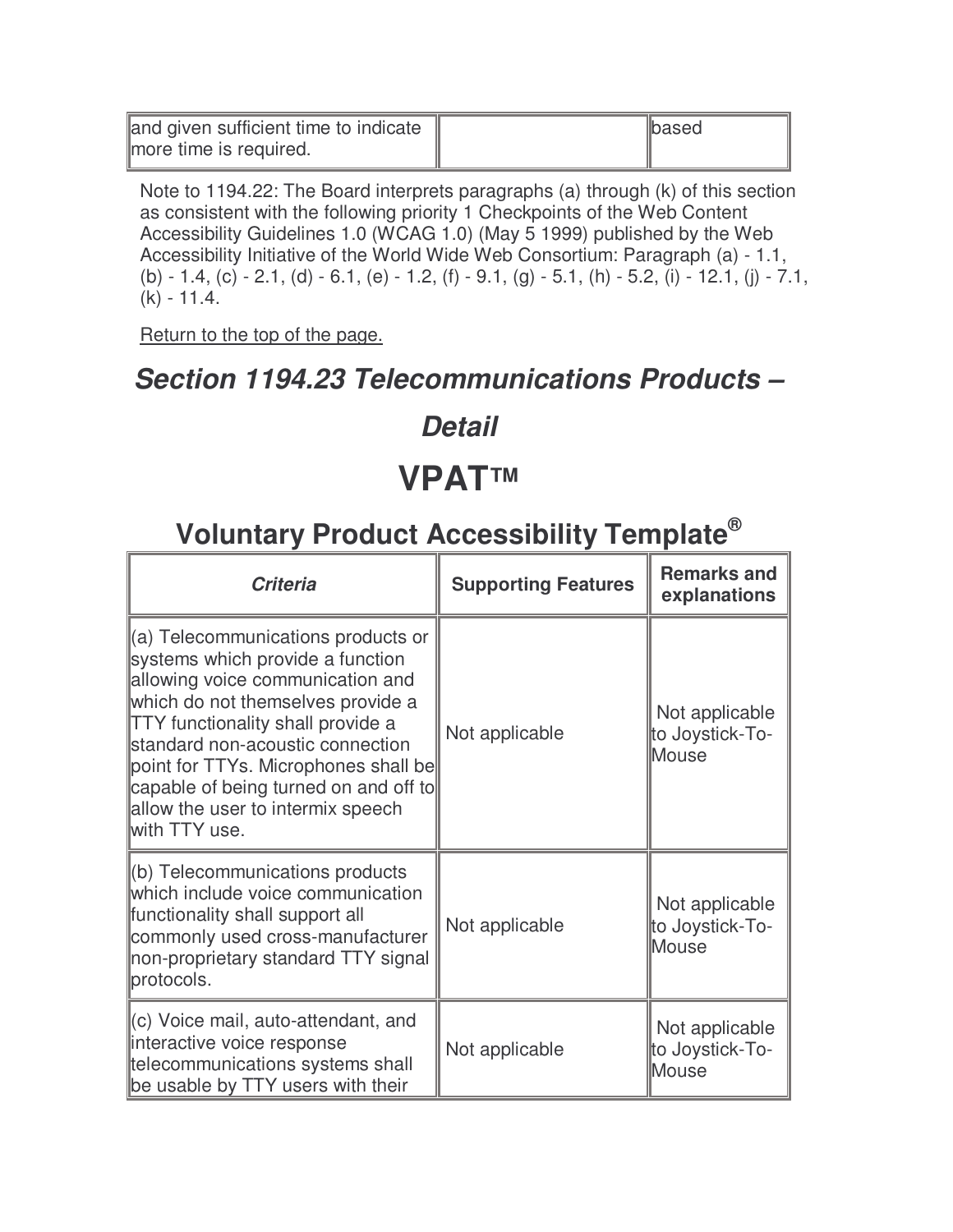| <b>ITTYs.</b>                                                                                                                                                                                                                                                                                                                               |                |                                                   |
|---------------------------------------------------------------------------------------------------------------------------------------------------------------------------------------------------------------------------------------------------------------------------------------------------------------------------------------------|----------------|---------------------------------------------------|
| (d) Voice mail, messaging, auto-<br>attendant, and interactive voice<br>response telecommunications<br>systems that require a response<br>from a user within a time interval,<br>shall give an alert when the time<br>interval is about to run out, and shall<br>provide sufficient time for the user to<br>indicate more time is required. | Not applicable | Not applicable<br>to Joystick-To-<br>Mouse        |
| (e) Where provided, caller<br>identification and similar<br>telecommunications functions shall<br>also be available for users of TTYs,<br>and for users who cannot see<br>displays.                                                                                                                                                         | Not applicable | Not applicable<br>to Joystick-To-<br>Mouse        |
| (f) For transmitted voice signals,<br>telecommunications products shall<br>provide a gain adjustable up to a<br>minimum of 20 dB. For incremental<br>volume control, at least one<br>intermediate step of 12 dB of gain<br>shall be provided.                                                                                               | Not applicable | Not applicable<br>to Joystick-To-<br>Mouse        |
| $(g)$ If the telecommunications<br>product allows a user to adjust the<br>receive volume, a function shall be<br>provided to automatically reset the<br>volume to the default level after<br>every use.                                                                                                                                     | Not applicable | Not applicable<br>to Joystick-To-<br>Mouse        |
| (h) Where a telecommunications<br>product delivers output by an audio<br>transducer which is normally held up<br>to the ear, a means for effective<br>magnetic wireless coupling to<br>hearing technologies shall be<br>provided.                                                                                                           | Not applicable | Not applicable<br>to Joystick-To-<br><b>Mouse</b> |
| $\parallel$ (i) Interference to hearing<br>technologies (including hearing aids,<br>cochlear implants, and assistive<br>listening devices) shall be reduced                                                                                                                                                                                 | Not applicable | Not applicable<br>to Joystick-To-<br><b>Mouse</b> |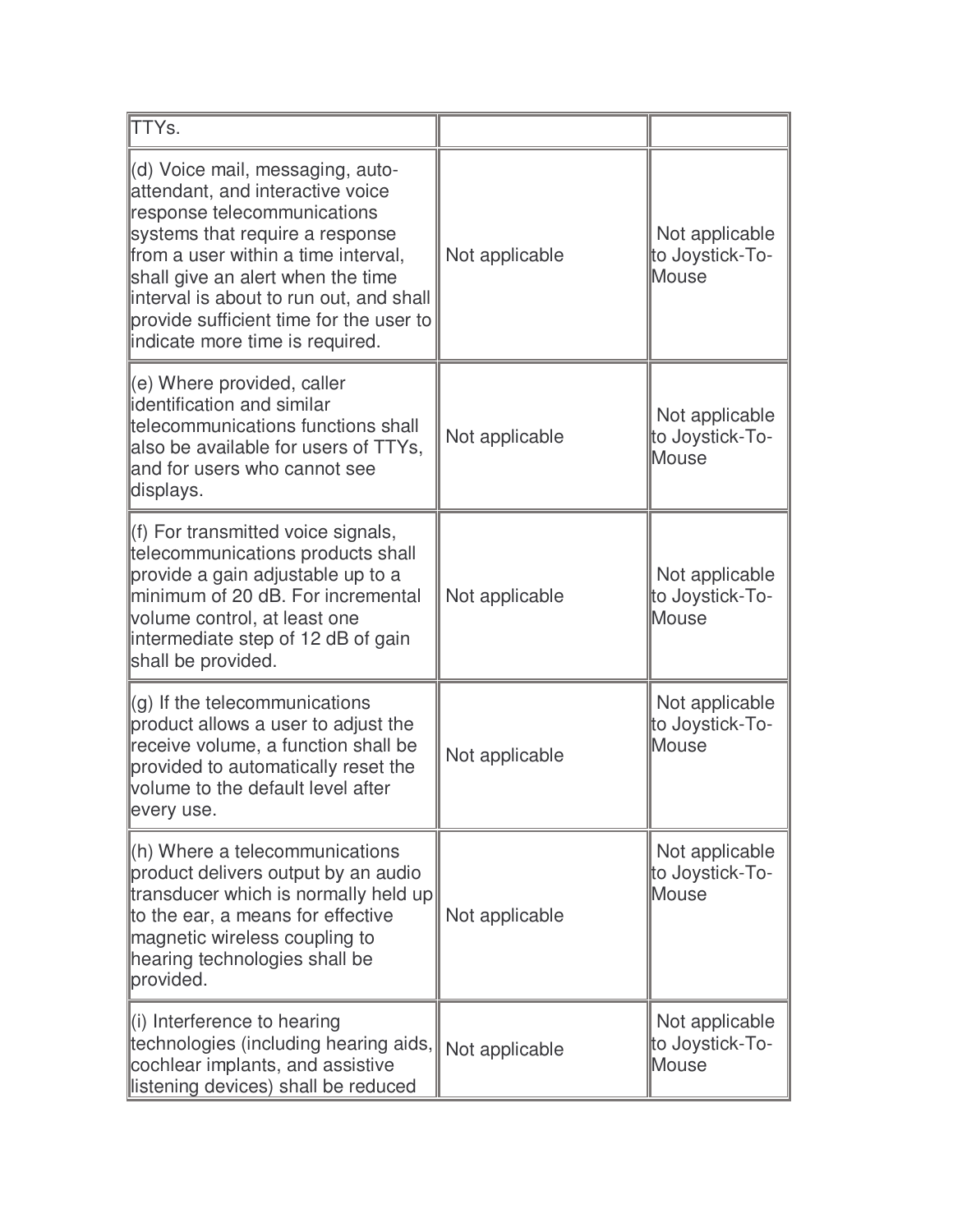| to the lowest possible level that<br>allows a user of hearing<br>technologies to utilize the<br>telecommunications product.                                                                                                                                                                                                                                                                                                                                                                                               |                |                                                   |
|---------------------------------------------------------------------------------------------------------------------------------------------------------------------------------------------------------------------------------------------------------------------------------------------------------------------------------------------------------------------------------------------------------------------------------------------------------------------------------------------------------------------------|----------------|---------------------------------------------------|
| $\parallel$ (i) Products that transmit or conduct<br>information or communication, shall<br>pass through cross-manufacturer,<br>non-proprietary, industry-standard<br>codes, translation protocols, formats<br>or other information necessary to<br>provide the information or<br>communication in a usable format.<br>Technologies which use encoding,<br>signal compression, format<br>transformation, or similar techniques<br>shall not remove information needed<br>for access or shall restore it upon<br>delivery. | Not applicable | Not applicable<br>to Joystick-To-<br>Mouse        |
| $(k)(1)$ Products which have<br>mechanically operated controls or<br>keys shall comply with the following:<br>Controls and Keys shall be tactilely<br>discernible without activating the<br>controls or keys.                                                                                                                                                                                                                                                                                                             | Not applicable | Not applicable<br>to Joystick-To-<br>Mouse        |
| $(k)(2)$ Products which have<br>mechanically operated controls or<br>keys shall comply with the following:<br>Controls and Keys shall be operable<br>with one hand and shall not require<br>tight grasping, pinching, twisting of<br>the wrist. The force required to<br>activate controls and keys shall be 5<br>lbs. (22.2N) maximum.                                                                                                                                                                                   | Not applicable | Not applicable<br>to Joystick-To-<br><b>Mouse</b> |
| $\ (k)(3)$ Products which have<br>mechanically operated controls or<br>keys shall comply with the following:<br>If key repeat is supported, the delay<br>before repeat shall be adjustable to<br>at least 2 seconds. Key repeat rate<br>shall be adjustable to 2 seconds per<br>character.                                                                                                                                                                                                                                | Not applicable | Not applicable<br>to Joystick-To-<br>Mouse        |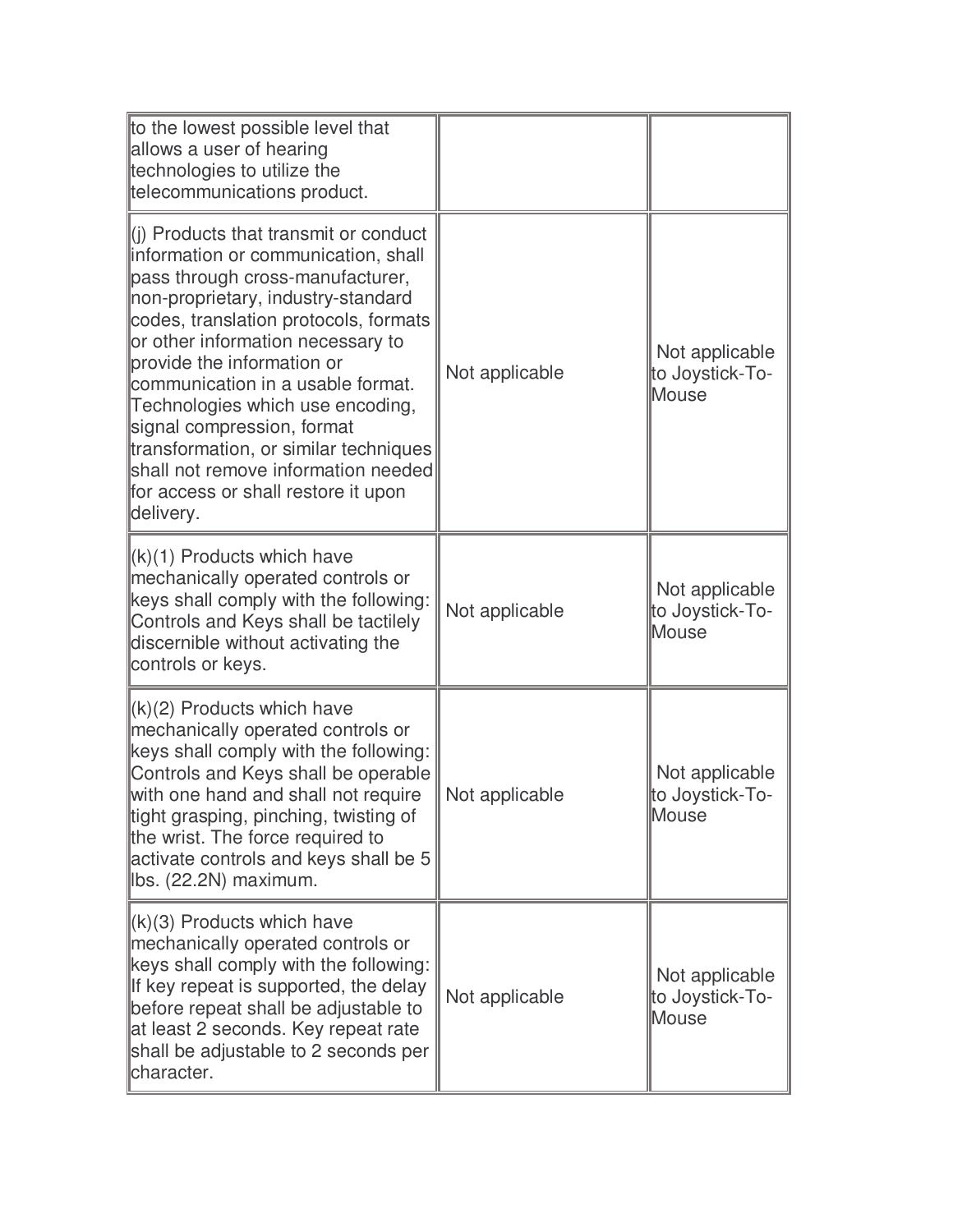| $\ (k)(4)$ Products which have<br>mechanically operated controls or<br>$\parallel$ keys shall comply with the following: $\parallel$<br>The status of all locking or toggle<br>controls or keys shall be visually<br>discernible, and discernible either<br>through touch or sound. | Not applicable | Not applicable<br>to Joystick-To-<br><b>Mouse</b> |
|-------------------------------------------------------------------------------------------------------------------------------------------------------------------------------------------------------------------------------------------------------------------------------------|----------------|---------------------------------------------------|
|-------------------------------------------------------------------------------------------------------------------------------------------------------------------------------------------------------------------------------------------------------------------------------------|----------------|---------------------------------------------------|

# **Section 1194.24 Video and Multi-media Products**

#### **– Detail**

# **VPAT™**

| <b>Criteria</b>                                                                                                                                                                                                                                                                                                                                                                                                                                                                                                                                                                                                      | <b>Supporting Features</b> | <b>Remarks and</b><br>explanations     |
|----------------------------------------------------------------------------------------------------------------------------------------------------------------------------------------------------------------------------------------------------------------------------------------------------------------------------------------------------------------------------------------------------------------------------------------------------------------------------------------------------------------------------------------------------------------------------------------------------------------------|----------------------------|----------------------------------------|
| a) All analog television<br>displays 13 inches and<br>larger, and computer<br>equipment that includes<br>analog television receiver<br>or display circuitry, shall<br>be equipped with caption<br>decoder circuitry which<br>appropriately receives,<br>decodes, and displays<br>closed captions from<br>broadcast, cable,<br>videotape, and DVD<br>signals. As soon as<br>practicable, but not later<br>than July 1, 2002,<br>widescreen digital<br>television (DTV) displays<br>measuring at least 7.8<br>inches vertically, DTV<br>sets with conventional<br>displays measuring at<br>least 13 inches vertically, | Not applicable             | Not applicable to<br>Joystick-To-Mouse |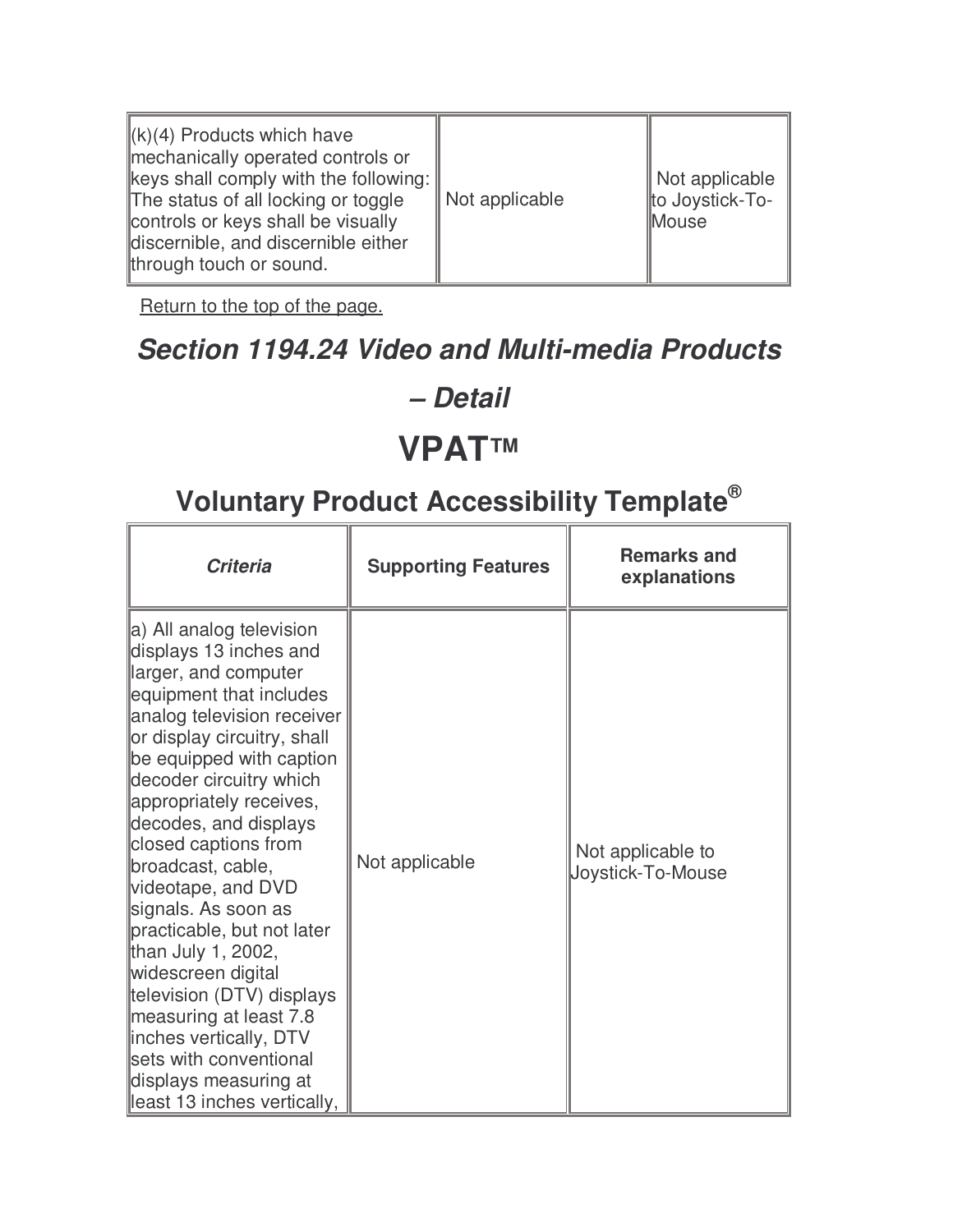| land stand-alone DTV<br>tuners, whether or not<br>they are marketed with<br>display screens, and<br>computer equipment that<br>includes DTV receiver or<br>display circuitry, shall be<br>equipped with caption<br>decoder circuitry which<br>appropriately receives,<br>decodes, and displays<br>closed captions from<br>broadcast, cable,<br>videotape, and DVD<br>signals. |                |                                        |
|-------------------------------------------------------------------------------------------------------------------------------------------------------------------------------------------------------------------------------------------------------------------------------------------------------------------------------------------------------------------------------|----------------|----------------------------------------|
| (b) Television tuners,<br>including tuner cards for<br>use in computers, shall<br>be equipped with<br>secondary audio program<br>playback circuitry.                                                                                                                                                                                                                          | Not applicable | Not applicable to<br>Joystick-To-Mouse |
| $\parallel$ (c) All training and<br>informational video and<br>multimedia productions<br>which support the<br>agency's mission,<br>regardless of format, that<br>contain speech or other<br>audio information<br>necessary for the<br>comprehension of the<br>content, shall be open or<br>closed captioned.                                                                  | Not applicable | Not applicable to<br>Joystick-To-Mouse |
| $\parallel$ (d) All training and<br>informational video and<br>multimedia productions<br>which support the<br>agency's mission,<br>regardless of format, that<br>contain visual information                                                                                                                                                                                   | Not applicable | Not applicable to<br>Joystick-To-Mouse |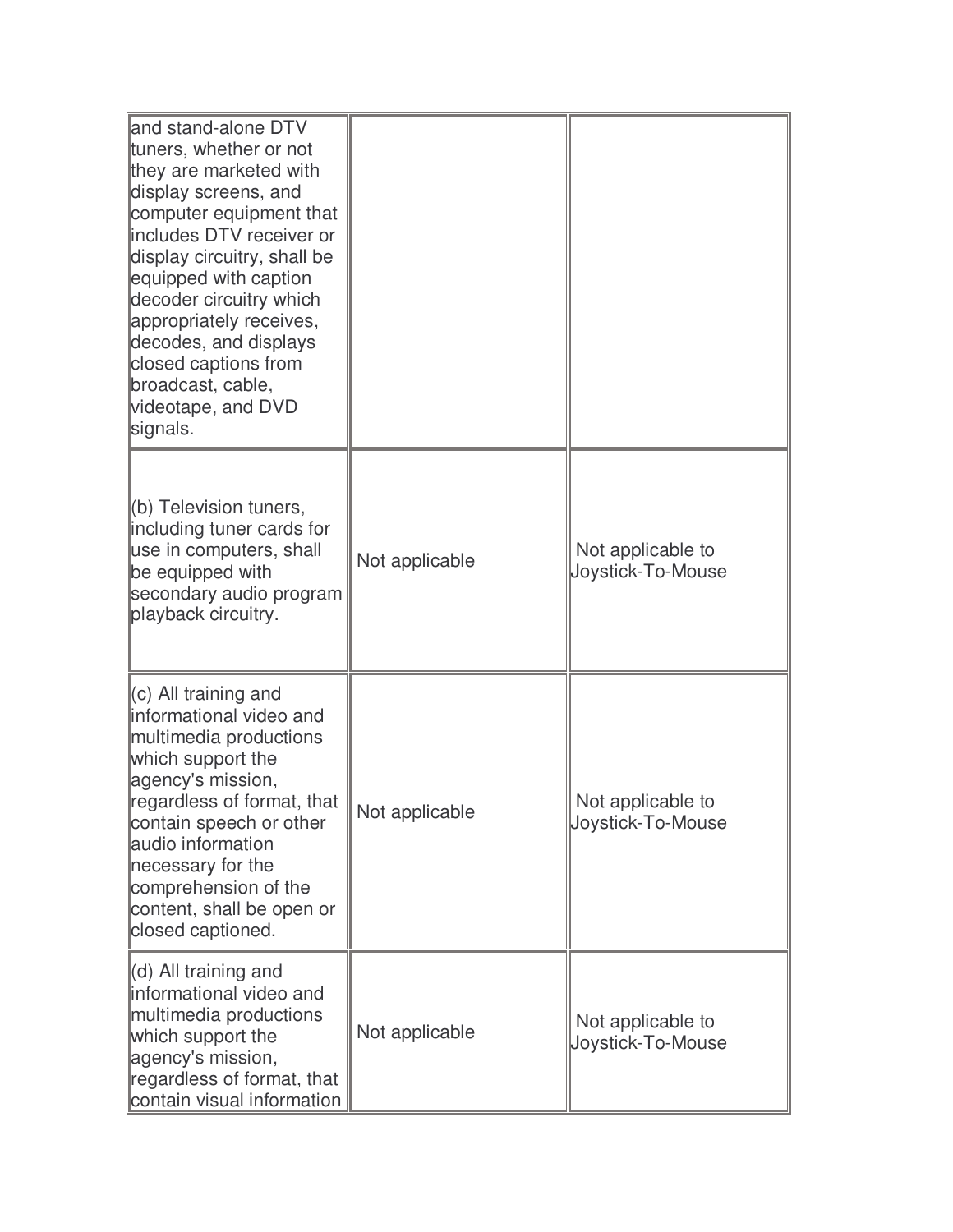| necessary for the<br>comprehension of the<br>content, shall be audio<br>described.                                                                 |                |                                        |
|----------------------------------------------------------------------------------------------------------------------------------------------------|----------------|----------------------------------------|
| ∥(e) Display or<br>presentation of alternate<br>∥text presentation or audio   <br>descriptions shall be<br>luser-selectable unless<br>llpermanent. | Not applicable | Not applicable to<br>Joystick-To-Mouse |

### **Section 1194.25 Self-Contained, Closed Products – Detail**

### **VPAT™**

| <b>Criteria</b>                                                                                                                                                                                                                                        | <b>Supporting Features</b> | <b>Remarks and</b><br>explanations     |
|--------------------------------------------------------------------------------------------------------------------------------------------------------------------------------------------------------------------------------------------------------|----------------------------|----------------------------------------|
| (a) Self contained<br>products shall be usable<br>by people with disabilities<br>without requiring an end-<br>user to attach Assistive<br>Technology to the<br>product. Personal<br>headsets for private<br>listening are not Assistive<br>Technology. | Not applicable             | Not applicable to<br>Joystick-To-Mouse |
| $(6)$ When a timed<br>response is required, the<br>user shall be alerted and<br>given sufficient time to<br>lindicate more time is<br>required.                                                                                                        | Not applicable             | Not applicable to<br>Joystick-To-Mouse |
| $\left\vert (c)$ Where a product<br>utilizes touchscreens or<br>contact-sensitive controls,                                                                                                                                                            | Not applicable             | Not applicable to<br>Joystick-To-Mouse |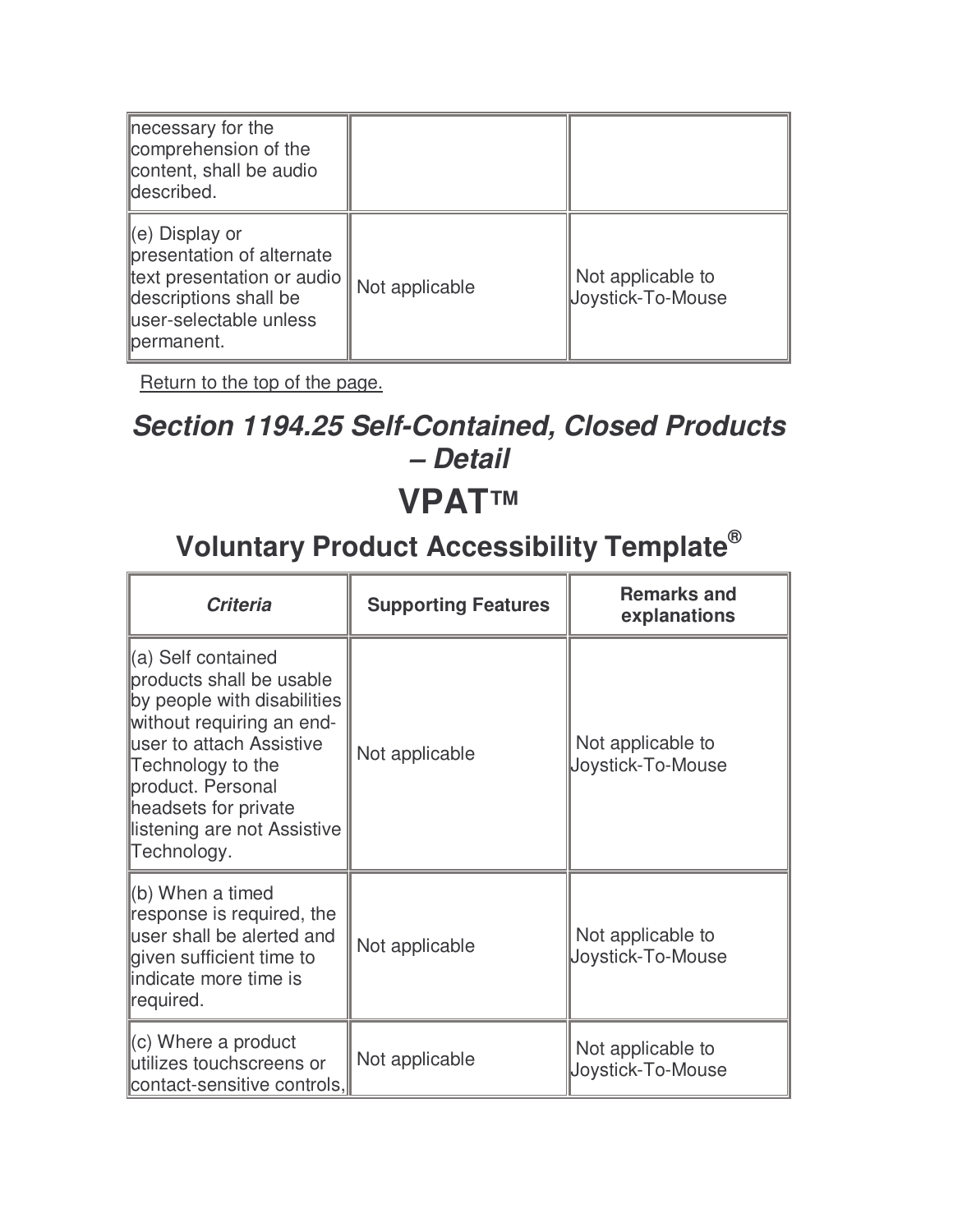| an input method shall be<br>provided that complies<br>with $§1194.23$ (k) (1)<br>through $(4)$ .                                                                                                                                                                                                                                                                                                                                                                                 |                |                                        |
|----------------------------------------------------------------------------------------------------------------------------------------------------------------------------------------------------------------------------------------------------------------------------------------------------------------------------------------------------------------------------------------------------------------------------------------------------------------------------------|----------------|----------------------------------------|
| (d) When biometric forms<br>of user identification or<br>control are used, an<br>alternative form of<br>lidentification or activation,<br>which does not require<br>the user to possess<br>particular biological<br>characteristics, shall also<br>be provided.                                                                                                                                                                                                                  | Not applicable | Not applicable to<br>Joystick-To-Mouse |
| $\parallel$ (e) When products<br>provide auditory output,<br>the audio signal shall be<br>provided at a standard<br>signal level through an<br>industry standard<br>connector that will allow<br>for private listening. The<br>product must provide the<br>ability to interrupt, pause,<br>and restart the audio at<br>anytime.                                                                                                                                                  | Not applicable | Not applicable to<br>Joystick-To-Mouse |
| (f) When products deliver<br>voice output in a public<br>area, incremental volume<br>control shall be provided<br>with output amplification<br>$\mu$ p to a level of at least 65<br>dB. Where the ambient<br>noise level of the<br>environment is above 45<br>dB, a volume gain of at<br>lleast 20 dB above the<br>ambient level shall be<br>lluser selectable. A<br>function shall be provided<br>to automatically reset the<br>volume to the default<br>level after every use. | Not applicable | Not applicable to<br>Joystick-To-Mouse |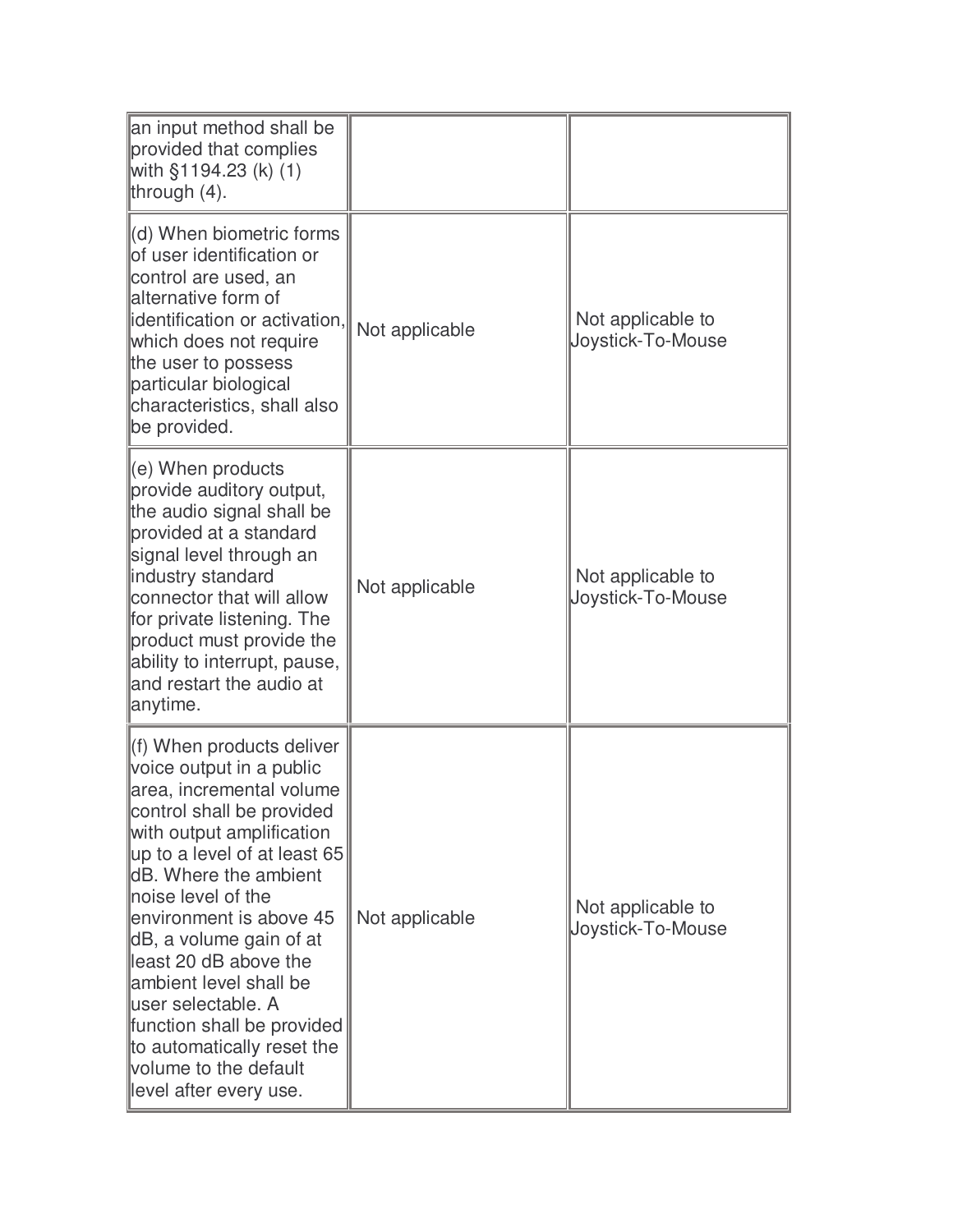| $(q)$ Color coding shall not<br>be used as the only<br>means of conveying<br>information, indicating an<br>action, prompting a<br>response, or<br>distinguishing a visual<br>element.                                                                                                                                                                                                                                                                                                                                                                                                | Not applicable | Not applicable to<br>Joystick-To-Mouse |
|--------------------------------------------------------------------------------------------------------------------------------------------------------------------------------------------------------------------------------------------------------------------------------------------------------------------------------------------------------------------------------------------------------------------------------------------------------------------------------------------------------------------------------------------------------------------------------------|----------------|----------------------------------------|
| $(h)$ When a product<br>permits a user to adjust<br>color and contrast<br>settings, a range of color<br>selections capable of<br>producing a variety of<br>contrast levels shall be<br>provided.                                                                                                                                                                                                                                                                                                                                                                                     | Not applicable | Not applicable to<br>Joystick-To-Mouse |
| $\parallel$ (i) Products shall be<br>designed to avoid causing<br>the screen to flicker with a<br>frequency greater than 2<br>Hz and lower than 55 Hz.                                                                                                                                                                                                                                                                                                                                                                                                                               | Not applicable | Not applicable to<br>Joystick-To-Mouse |
| $(1)$ (1) Products which are<br>freestanding, non-<br>portable, and intended to<br>be used in one location<br>and which have operable<br>controls shall comply with<br>the following: The position<br>of any operable control<br>shall be determined with<br>respect to a vertical<br>plane, which is 48 inches<br>in length, centered on the<br>operable control, and at<br>the maximum protrusion<br>of the product within the<br>48 inch length on<br>products which are<br>freestanding, non-<br>portable, and intended to<br>be used in one location<br>and which have operable | Not applicable | Not applicable to<br>Joystick-To-Mouse |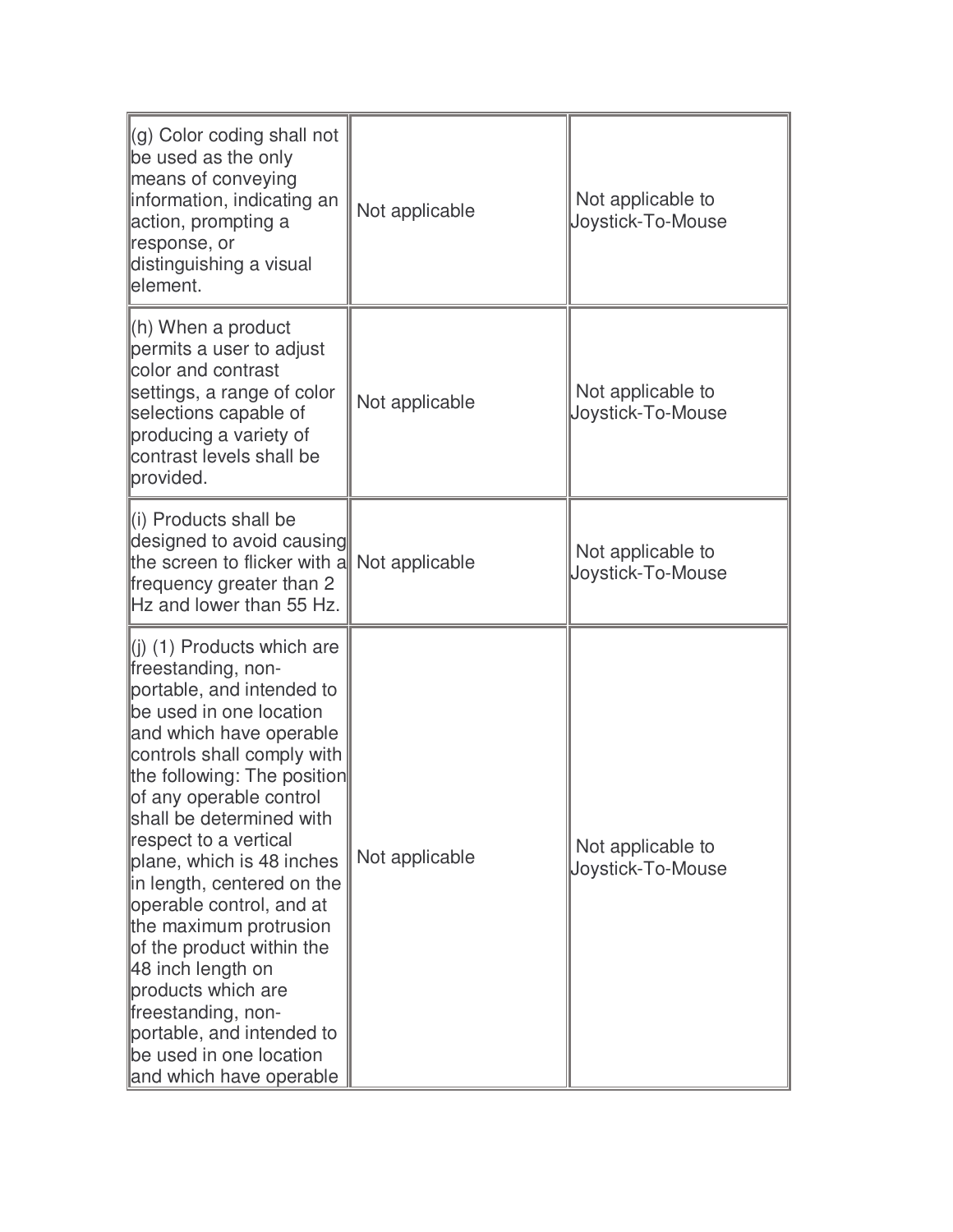| controls.                                                                                                                                                                                                                                                                                                                                                                                              |                |                                        |
|--------------------------------------------------------------------------------------------------------------------------------------------------------------------------------------------------------------------------------------------------------------------------------------------------------------------------------------------------------------------------------------------------------|----------------|----------------------------------------|
| $\  (i)(2)$ Products which are<br>freestanding, non-<br>portable, and intended to<br>be used in one location<br>and which have operable<br>controls shall comply with<br>the following: Where any<br>operable control is 10<br>linches or less behind the<br>reference plane, the<br>height shall be 54 inches<br>maximum and 15 inches<br>minimum above the floor.                                    | Not applicable | Not applicable to<br>Joystick-To-Mouse |
| $\ $ (j)(3) Products which are<br>freestanding, non-<br>portable, and intended to<br>be used in one location<br>and which have operable<br>controls shall comply with<br>the following: Where any<br>operable control is more<br>than 10 inches and not<br>more than 24 inches<br>behind the reference<br>plane, the height shall be<br>46 inches maximum and<br>15 inches minimum<br>above the floor. | Not applicable | Not applicable to<br>Joystick-To-Mouse |
| $\ $ (j)(4) Products which are<br>freestanding, non-<br>portable, and intended to<br>be used in one location<br>and which have operable<br>controls shall comply with<br>the following: Operable<br>controls shall not be more<br>than 24 inches behind the<br>reference plane.                                                                                                                        | Not applicable | Not applicable to<br>Joystick-To-Mouse |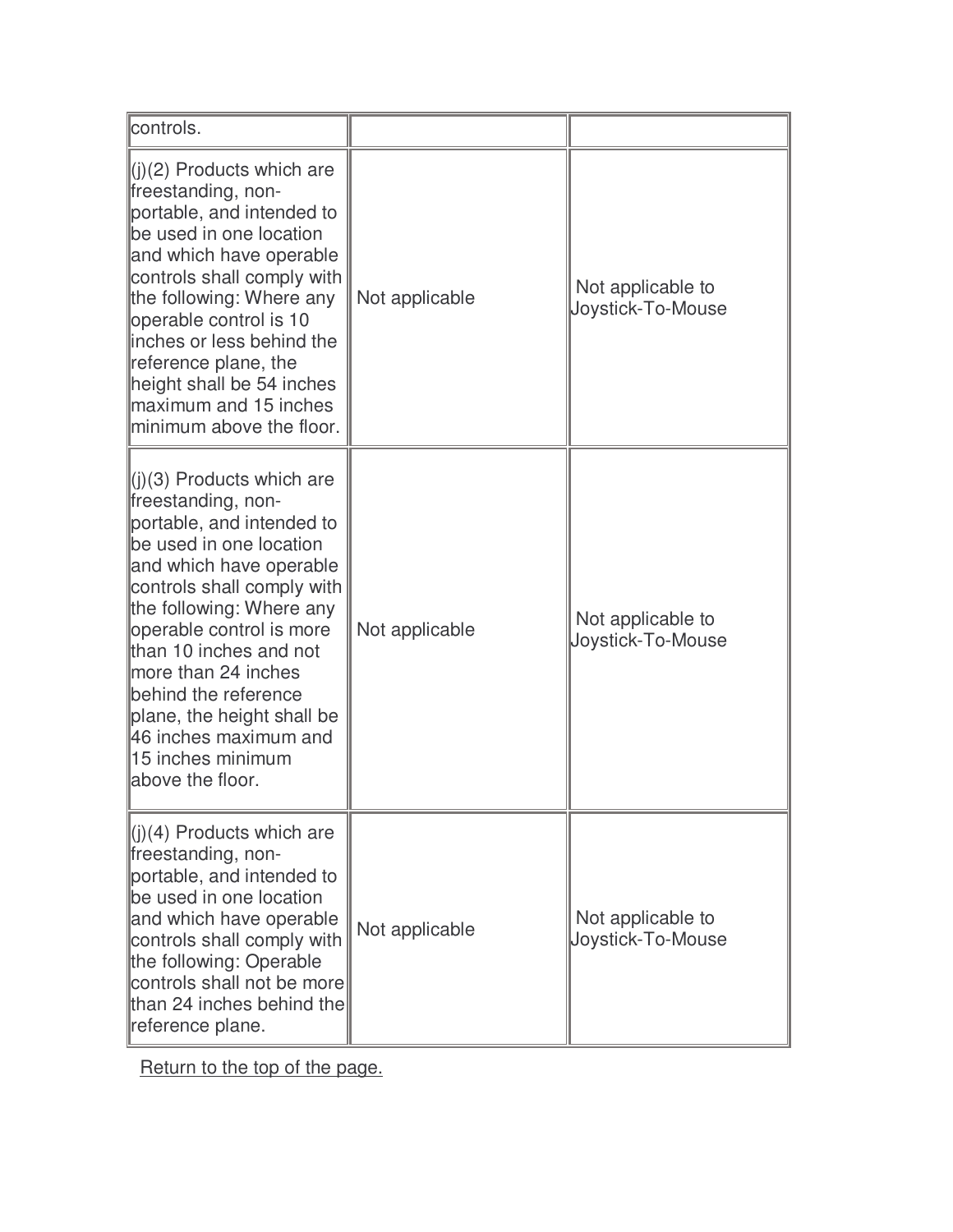# **Section 1194.26 Desktop and Portable**

### **Computers – Detail**

# **VPAT™**

| <b>Criteria</b>                                                                                                                                                                                                                                                 | <b>Supporting Features</b> | <b>Remarks and</b><br>explanations     |
|-----------------------------------------------------------------------------------------------------------------------------------------------------------------------------------------------------------------------------------------------------------------|----------------------------|----------------------------------------|
| (a) All mechanically<br>operated controls and<br>keys shall comply with<br>§1194.23 (k) (1) through<br>(4).                                                                                                                                                     | Not applicable             | Not applicable to<br>Joystick-To-Mouse |
| (b) If a product utilizes<br>touchscreens or touch-<br>operated controls, an<br>input method shall be<br>provided that complies<br>with §1194.23 (k) (1)<br>through $(4)$ .                                                                                     | Not applicable             | Not applicable to<br>Joystick-To-Mouse |
| (c) When biometric forms<br>lof user identification or<br>control are used, an<br>alternative form of<br>identification or activation,<br>which does not require<br>the user to possess<br>particular biological<br>characteristics, shall also<br>be provided. | Not applicable             | Not applicable to<br>Joystick-To-Mouse |
| (d) Where provided, at<br>least one of each type of<br>expansion slots, ports<br>and connectors shall<br>comply with publicly<br>available industry<br><b>standards</b>                                                                                         | Not applicable             | Not applicable to<br>Joystick-To-Mouse |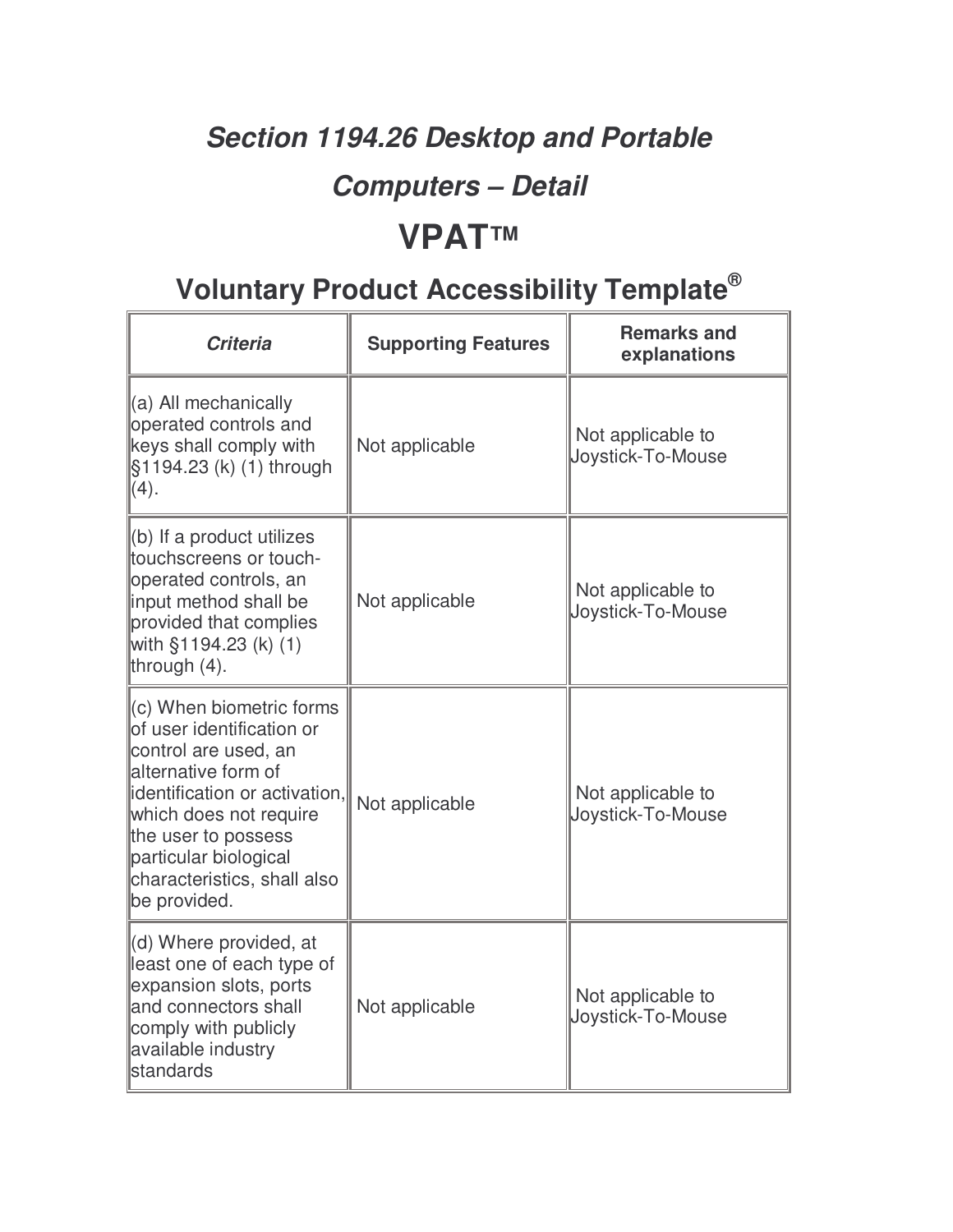### **Section 1194.31 Functional Performance Criteria**

#### **– Detail**

### **VPAT™**

| <b>Criteria</b>                                                                                                                                                                                                                                                                                                                                 | <b>Supporting Features</b> | <b>Remarks and</b><br>explanations     |
|-------------------------------------------------------------------------------------------------------------------------------------------------------------------------------------------------------------------------------------------------------------------------------------------------------------------------------------------------|----------------------------|----------------------------------------|
| (a) At least one mode of<br>operation and information<br>retrieval that does not<br>require user vision shall<br>be provided, or support<br>for Assistive Technology<br>used by people who are<br>blind or visually impaired<br>shall be provided.                                                                                              | Not applicable             | Not applicable to<br>Joystick-To-Mouse |
| (b) At least one mode of<br>operation and information<br>retrieval that does not<br>require visual acuity<br>greater than 20/70 shall<br>be provided in audio and<br>enlarged print output<br>working together or<br>independently, or support<br>for Assistive Technology<br>used by people who are<br>visually impaired shall be<br>provided. | Not applicable             | Not applicable to<br>Joystick-To-Mouse |
| (c) At least one mode of<br>operation and information<br>retrieval that does not<br>require user hearing shall<br>be provided, or support<br>for Assistive Technology<br>used by people who are                                                                                                                                                 | Not applicable             | Not applicable to<br>Joystick-To-Mouse |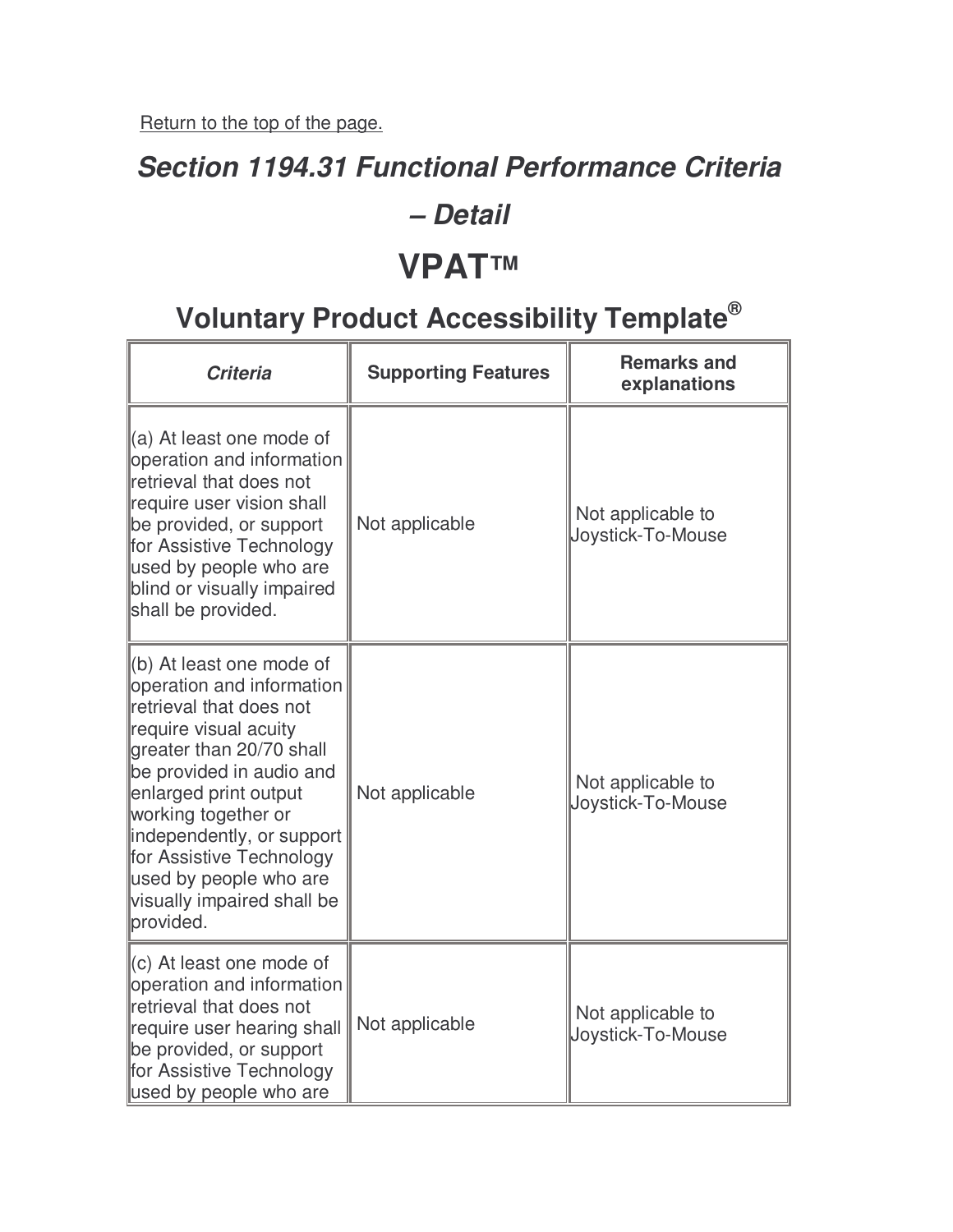| deaf or hard of hearing<br>shall be provided                                                                                                                                                                                                                            |                |                                        |
|-------------------------------------------------------------------------------------------------------------------------------------------------------------------------------------------------------------------------------------------------------------------------|----------------|----------------------------------------|
| (d) Where audio<br>information is important<br>for the use of a product,<br>llat least one mode of<br>operation and information<br>retrieval shall be provided<br>in an enhanced auditory<br>fashion, or support for<br>assistive hearing devices<br>shall be provided. | Not applicable | Not applicable to<br>Joystick-To-Mouse |
| $\parallel$ (e) At least one mode of<br>operation and information<br>retrieval that does not<br>require user speech shall<br>be provided, or support<br>for Assistive Technology<br>used by people with<br>disabilities shall be<br>provided.                           | Not applicable | Not applicable to<br>Joystick-To-Mouse |
| ll(f) At least one mode of<br>operation and information<br>retrieval that does not<br>require fine motor control<br>or simultaneous actions<br>and that is operable with<br>llimited reach and strength<br>shall be provided.                                           | Not applicable | Not applicable to<br>Joystick-To-Mouse |

### **Section 1194.41 Information, Documentation and**

### **Support – Detail**

# **VPAT™**

| <b>Supporting Features</b><br>Criteria | <b>Remarks and</b> |
|----------------------------------------|--------------------|
|----------------------------------------|--------------------|